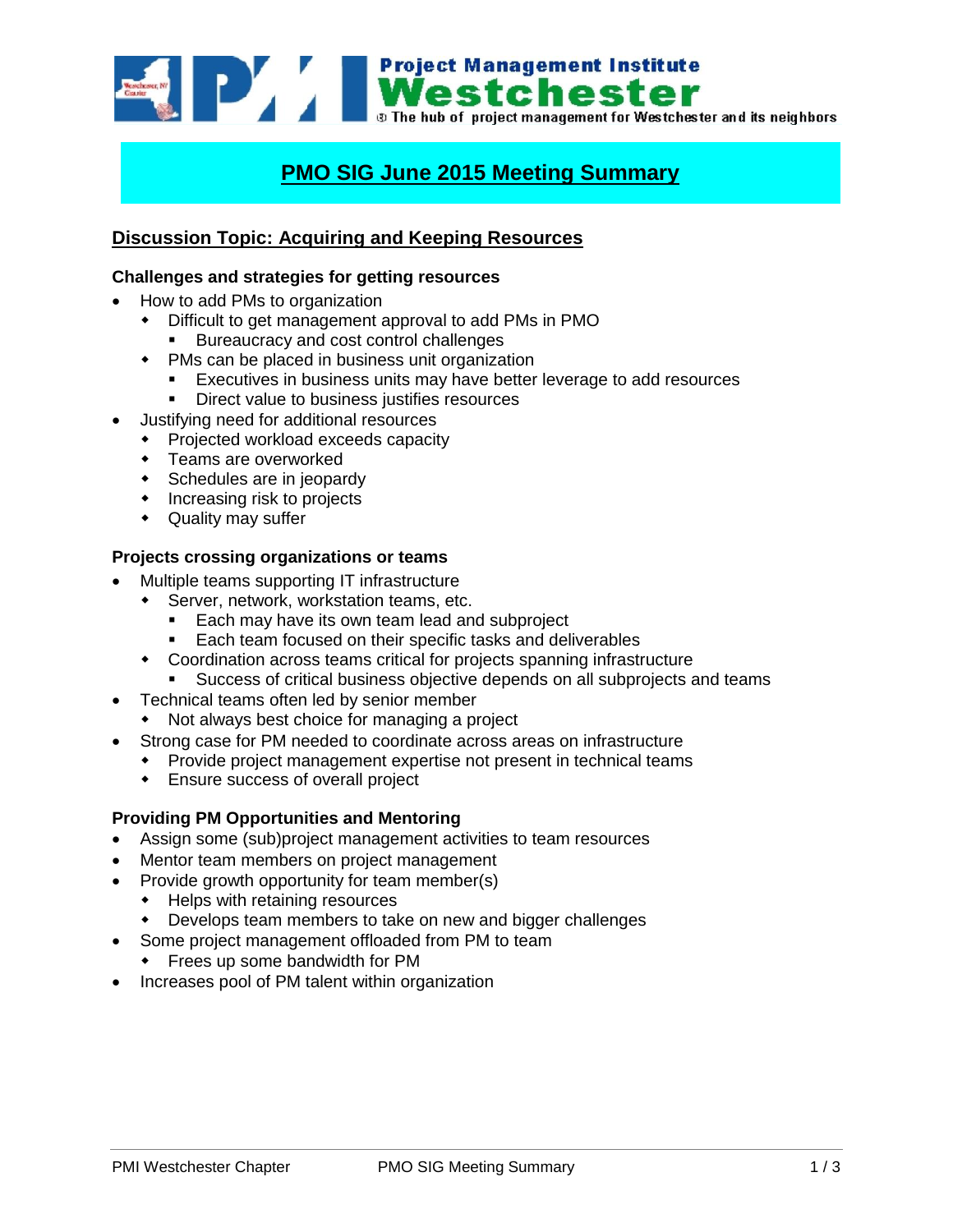

## **Resource contention within teams**

- Matrix organizations
	- Resources typically assigned to multiple projects
	- Multiple PMs competing for resource time and attention
- Project portfolio management
	- Too many active projects in portfolio creates competition for resources
	- Priorities of projects need to be managed
		- **Which projects have priority for resources**
- Managing resources meeting commitments, deliverables
	- Best to put tasks, deliverables, dates in writing; agreed with resource
	- Part of performance review includes evaluation of performance on projects

## **Workload capacity and velocity**

- Good to project the velocity of a team (especially with heavy workload)
	- e.g. How many test cases per day can be completed?
- Velocity projection can help define schedule or identify risks to schedule
- Velocity can be used to leverage need for more resources

## **Challenge with Legacy systems**

- Knowledge of Legacy systems may be lost
	- Experts have moved on or left the organization entirely
- Discovery of "Orphaned" legacy systems
	- System still in use, but has no owner, support, expert, etc.
	- Need to augment staff to fill gap
		- External resource with needed expertise
		- Training of internal resource to develop skills needed

### **Economy impact on resources**

- Economic hardship often leads to budget cuts and downsizing
	- ◆ Reduction of resources
	- Not necessarily a reduction in workload
- **•** Tendency to divide all work among remaining resources
	- "Do more with less"

## **Constraints with resource limitations**

- Scope of work
	- Without additional resources, scope may need to be reduced
		- Reduce scope of individual deliverables or projects
		- Reduce number of active projects in portfolio
- Schedule of work
	- Without additional resources, schedules may need adjustment
		- **Extend schedules, deliver later**
		- Postpone some projects
- Quality of work
	- Without additional resources, quality may suffer
		- **Rushed work, skipped steps**

## **Next Meeting**

Next meeting is in September. Have a good summer!